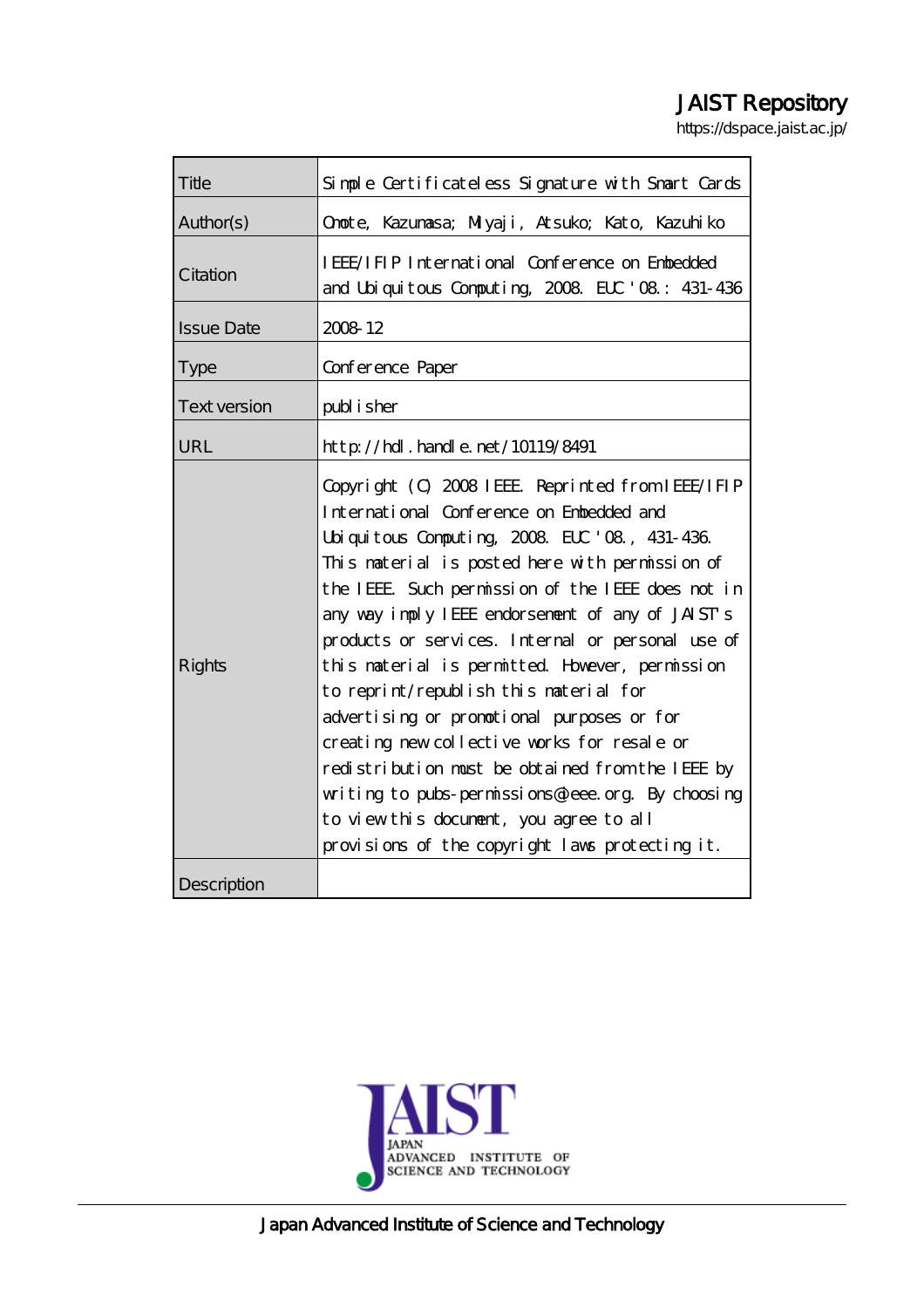# **Simple Certificateless Signature with Smart Cards**

Kazumasa Omote and Atsuko Miyaji School of Information Science, Japan Advanced Institute of Science and Technology (JAIST) Email: {omote,miyaji}@jaist.ac.jp

#### **Abstract**

*A certificateless public key cryptosystem (CL-PKC) was proposed for the first time in 2003, and since then it has been attracted. But in fact most CL-PKC is implemented using the pairing technique. So it is difficult so far to apply CL-PKC to an existing encryption system that uses the conventional encryption method such as RSA. Needless to say, it is also difficult in even the system with smart cards. In this paper we propose the signature scheme with the RSA based smart card in the simple CL-PKC. Our scheme does not have user's public key certificate as well as the ID-based cryptography. Also, it has some advantages that there is no escrow problem which occurs in the ID-based cryptography, and that even the manager cannot generate user's falsified signature without changing user's public key.*

# **1. Introduction**

The public key cryptosystem is used by various scenes such as the Internet. In a general public key cryptosystem, it is necessary to confirm whether or not the public key is legitimate. The public key certificate is used to verify the validity of the public key. Such a mechanism is called PKI. However, it is pointed out that the management of the public key certificate may become complex in the PKI.

On the other hand, as the first method that does not use the public key certificate, the ID-based public key cryptosystem (ID-PKC) was proposed by Shamir in 1985 [1]. In the ID-PKC the public key need not be verified because user's public key is the public information that specifies the user individuals such as the mail address and the telephone number. The private key used with ID-PKC is generated and safely distributed to each user by the private key generator (PKG). But in ID-PKC the escrow problem is pointed out. This is a problem that PKG can personate all users because PKG knows all private keys of users. Of course, a conventional public key cryptosystem does not have such

Kazuhiko Kato Department of Computer Science, Graduate School of ISE, University of Tsukuba Email: kato@cs.tsukuba.ac.jp

an escrow problem.

A certificateless public key cryptosystem (CL-PKC) was proposed for the first time by Al-Riyami and Paterson in 2003 [2] to solve the above-mentioned escrow problem in ID-PKC. The CL-PKC does not have the public key certificate as well as the ID-PKC. The key generation center (KGC) generates user's partial private key. In addition, user's private key is made by adding user's confidential information to a partial private key of each user. Therefore the escrow problem is solved in CL-PKC because user's private key is not known to KGC. Hence it is said that CL-PKC is the middle scheme of conventional PKC and ID-PKC.

Recently, a lot of papers about CL-PKC have been proposed and in fact most CL-PKC is implemented using the pairing technique. However the public key cryptosystem applied with a lot of systems is still conventional method such as RSA. So it is difficult so far to apply CL-PKC to an existing encryption system. Needless to say, it is also difficult in even the system with smart cards.

In this paper we propose the signature scheme of the simple CL-PKC with the RSA based smart card. Concretely, as the signature method in CL-PKC, we combine the RSA signature using smart cards and Shamir's ID-based signature. Our scheme does not have user's public key certificate. Also, it has some advantages that there is no escrow problem which occurs in the ID-based cryptography, and that even the manager cannot generate user's falsified signature without changing user's public key.

The organization of this paper is as follows. In the next section we organize related works. After this we state our building blocks in Section 3, our scheme in detail in Section 4 and the experiment of our scheme in Section 5. We discuss our scheme in Section 6 and finally summarize this paper in Section 7.

# **2. Related work**

As the public key cryptosystem that doesn't use the public key certificate, there are a lot of papers such as the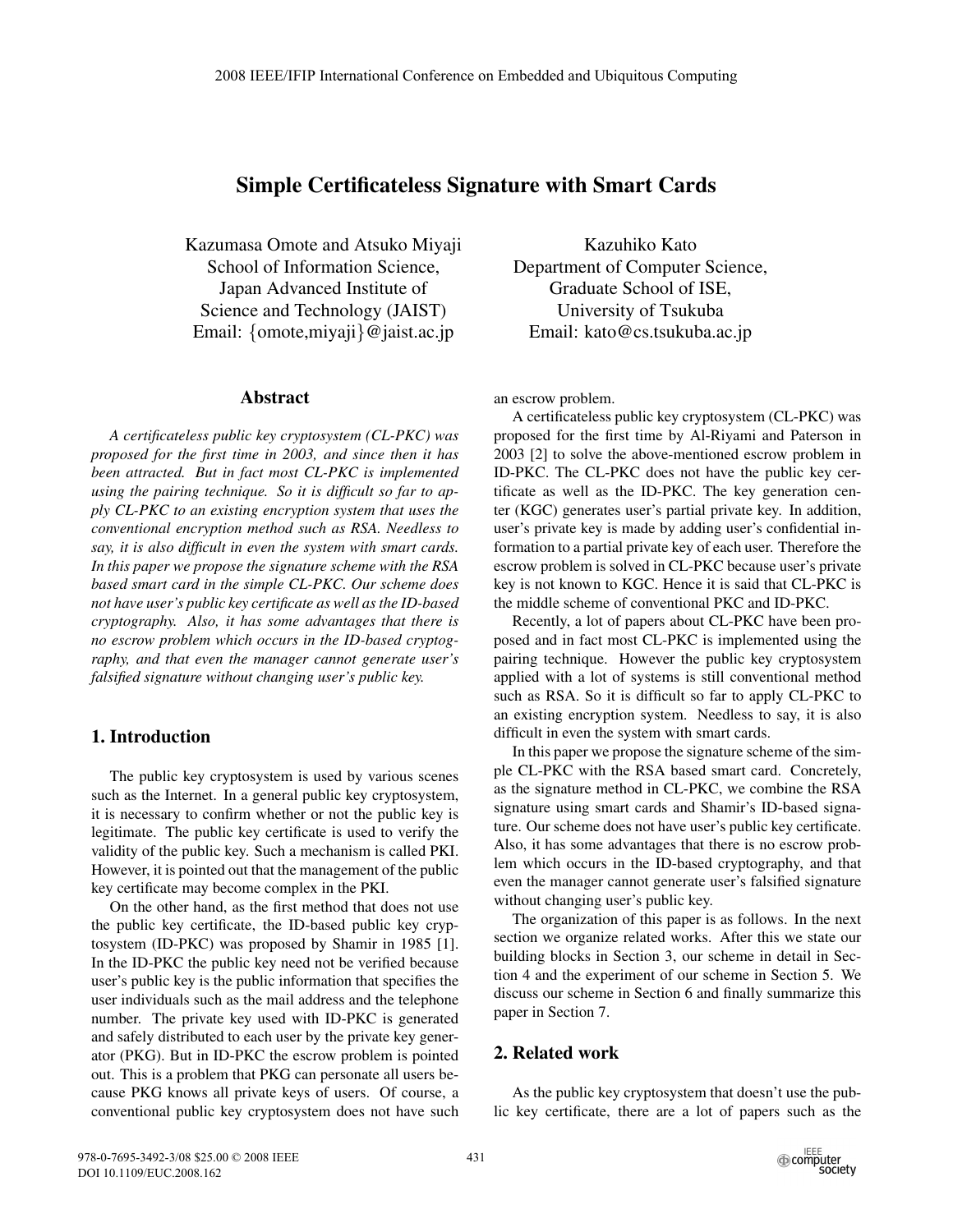ID-based public key cryptosystem (ID-PKC), certificateless public key cryptography (CL-PKC), certificate based encryption and self-certified key.

In 1985, ID-PKC was proposed for the first time by Shamir [1]. This is RSA based ID-PKC. Because ID-PKC uses the ID instead of the public key, it needs not use the public key certificate that guarantees the link of the public key and user's ID. There are a lot of papers about ID-PKC, especially recently, most ID-PKC is implemented using the pairing technique. In the other RSA based ID-PKC, there are Guillou-Quisquater signature [3] and Mediated RSA scheme [4].

On the other hand, CL-PKC was published for the first time in 2003 [2]. This cryptosystem does not have the escrow problem though it does not use the public key certificate. Concretely, the escrow problem is solved by introducing user's partial secret information. Hence it is said that this is the middle method of conventional PKC and ID-PKC. A CL-PKC is mainly composed of Certificateless Encryption (CLE) and Certificateless Signature (CLS). There are a lot of papers about CL-PKC [2][5][6][7][8][9][10], especially recently, most CL-PKC is implemented using the pairing technique in the same way of ID-PKC. Some CL-PKC schemes are implemented based on the discrete logarithm problem without the paring technique [9][10]. Also, there are the papers about the attack that replace user's public key [11] and about discussing the cheating in the master key generation phase of KGC [12].

The self-certified key has been proposed as a similar research of CL-PKC since 1991 [13][14]. In this method anyone can compute user's public key from the public information of the system. In [14] the trusted third party computes to link user's public key with the user's ID. Furthermore, the self-certificated signature [15] is proposed as an applied research of a self-certificated key. This certificate based method can calculate user's public key from the public information of the system when the signature is verified.

Besides, the certificate based encryption [16] was proposed in 2003 as a related research of CL-PKC. In this method the concept is similar to CL-PKC though it seems to be opposite to CL-PKC judging from the name. The public key certificate used here is treated as one of the private keys, and is different from the conventional public key certificate.

#### **3. Building Blocks**

## **3.1. Notations**

The notations used in this paper are as follows.

| U.            | User $i$                                       |
|---------------|------------------------------------------------|
| ID.           | $Ui$ 's identifier                             |
|               | $(e, d, n)$ : RSA keys of PKG/KGC              |
|               | $(e_i, d_i, n_i)$ : RSA keys of U <sub>i</sub> |
| pw,           | $\therefore$ U s access password               |
| psk,          | $U_i$ 's partial secret key                    |
| sk,           | $U$ 's secret key                              |
| pk,           | $U_i$ 's publickey                             |
| $\phi(\cdot)$ | : Euler totent function                        |
| t.            | Ticket of $U_i$                                |
| m             | $\therefore$ Message                           |
| $Sig(\cdot)$  | $\therefore$ Signature of U.                   |
| $h(\cdot)$    | : Hash function (e.g. SHA1)                    |

#### **3.2. Shamir-IBS Scheme**

Here, we briefly explain Shamir-IBS (Identity-Based Signature) [1]. Shamir-IBS is an application of the RSA scheme, and the signature scheme to regard user's ID as a public key.

- 1. PKG (used as a trusted third party in ID-PKC) computes each private key  $k_i = h(ID_i)^d$  (modn) based on  $ID_i$  and transfers  $k_i$  to  $U_i$  in the secure channel. Note that  $ID_i$  is public information that specifies the user individuals such as the mail address or the telephone number, and  $d \in Z_{\phi(n)}^*$  is a private key of PKG.
- 2.  $U_i$  generates a random number  $r_i \in Z_n^*$ , and calculates the following signature  $(Y_i, Z_i)$  to the message m. Note that  $h(\cdot)$  is a hash function that PKG opens to the public.

$$
Y_i = r_i^e \pmod{n}
$$
  

$$
Z_i = k_i \cdot r_i^{h(Y_i||m)} \pmod{n}
$$

3. The verifier can verify the signature  $(Y_i, Z_i)$  by using  $ID_i$ ,  $(e, n)$ , m and  $h(\cdot)$  as follows.

$$
Z_i^e \stackrel{?}{=} h(ID_i) \cdot Y_i^{h(Y_i||m)} \pmod{n}
$$

#### **3.3. Signature System with eLWISE Card**

The eLWISE card is a smart card (IC card) made in NTT communications Ltd. In the signature with contact-type eL-WISE card, we can use the RSA signature, the DSA signature, and the ECDSA signature. In this paper we use the RSA signature from these, whose padding method is RSASSA-PKCS1-v1 5. The RSA key is computed in the smart card. One example of the signature system with eL-WISE card is shown as follows (refer to Fig. 1).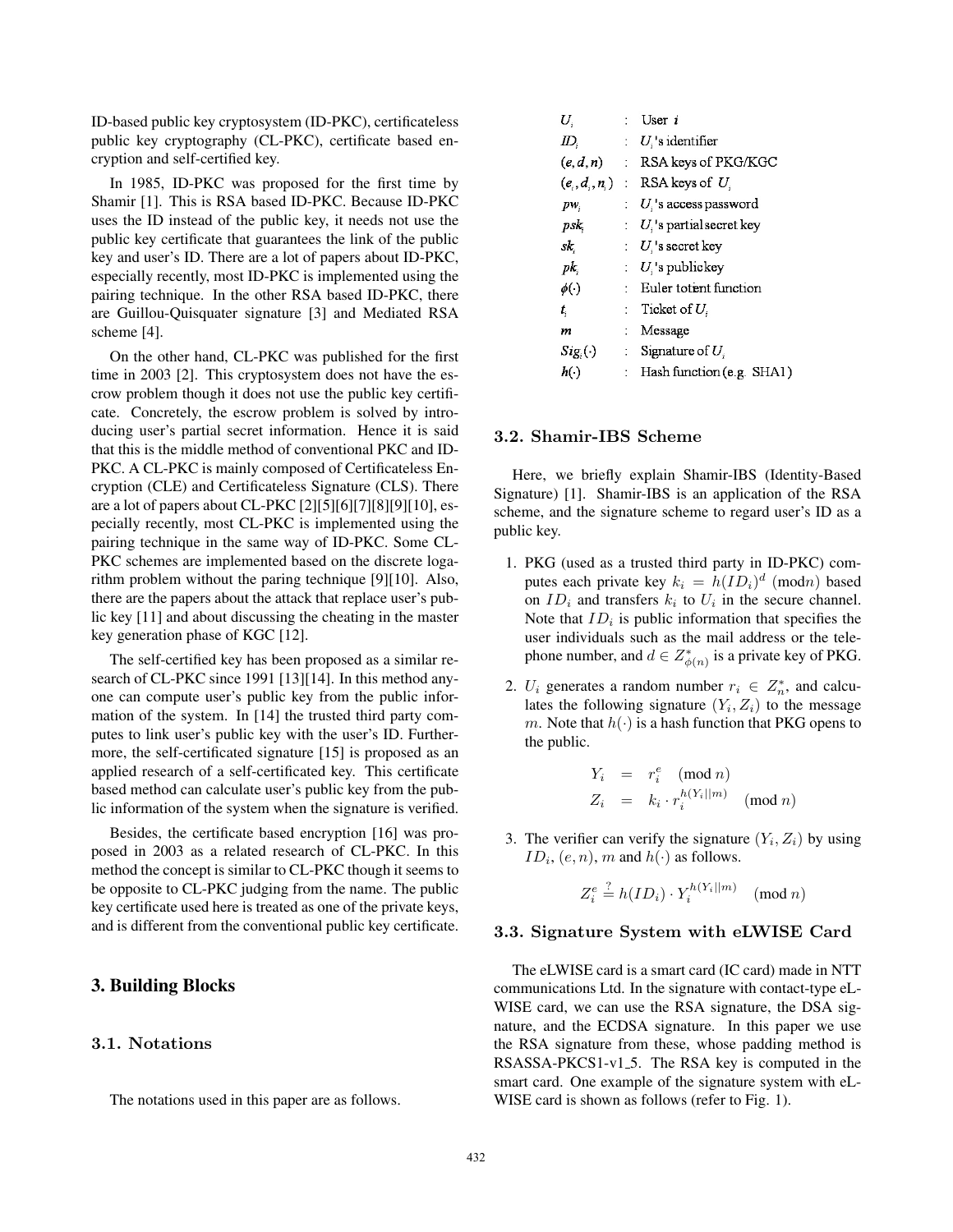

## **Figure 1. Example of signature system with eLWISE card (RSA method)**

- 1.  $U_i$  inputs the access password to the smart card on client PC. When the smart card confirms that this given password is legitimate, it transmits user's certificate  $cert_i$  to the client PC.
- 2. After the smart card confirms that the certificate  $cert_i$ is legitimate, the client PC transmits the hash value of a message to the smart card and acquires the RSA signature of the message. Note that the client PC is assumed to have the root certificate and the revocation list.

The smart card is tamper resistant. So it is possible to safely store some confidential information into the smart card. Also, even the trusted third party cannot extract the secret key  $d_i$  of RSA from the smart card. However, there are the following some drawbacks in the system which uses the certificate. We set user's RSA key and user's public key certificate into each smart card. So the trusted third party must issue public key certificates only of the number of users, and manage them. She also needs to newly generate the public key certificate every time the user changes own public key. In addition, the size of one public key certificate is about 1KB in our system, and we confirmed that it took a few seconds to transmit the certificate between a smart card and a client PC.

## **4. Our scheme**

#### **4.1. Problems to Solve**

A conventional public key cryptosystem has a problem that the management of the public key certificate becomes complex in the system. Of course, it includes the system with eLWISE card with the certificate. On the other hand, the ID-based public key cryptosystem like Shamir's method

has an escrow problem that the manager can make a forged signature though it has an advantage not to use a certificate. In our scheme we solve above two problems at the same time, and develop the certificateless public cryptosystem by combining the RSA signature using smart cards and ID-based signature. We use Shamir-IBS as one of the IDbased RSA signature.

#### **4.2. Premise**

The premise of our scheme is as follows.

- 1. The smart card is tamper resistant, and the confidential information is not stolen from the smart card itself or while it is being transferred between the smart card and the client PC.
- 2. The calculation algorithm (e.g., signature generation) in the smart card is not falsified.
- 3. Nobody can read user's RSA private key in the smart card.
- 4. Only the person who knows the access password of the smart card can read the confidential information except for the RSA private key stored in the smart card.
- 5. The access password of the smart card is not cracked because the smart card is locked when a user inputs a wrong password more than the predetermined frequency.
- 6. We do not put the confidential information about the key in the client PC because the client PC is not safe.

#### **4.3. Adversary Model**

In [2], two kinds of attacks (Type I / Type II) are assumed. Type I adversary can replace the public key of an arbitrary user with another public key though he does not know the master key of KGC. On the other hand, Type II adversary can use the master key though he does not replace the public key of an arbitrary user with another. In this paper we assume these two kinds of attacks as well as [2]. Hence we do not assume the adversary who both replaces user's public keys with another and knows the master key.

#### **4.4. Our Protocol**

We concretely show details of the protocol according to the procedure of a certificateless signature. We also show the whole figure of protocol in Fig. 2. Note that the part of the shadow in this figure means the area secretly preserved. In our protocol we newly set the "Change-User-Keys" phase.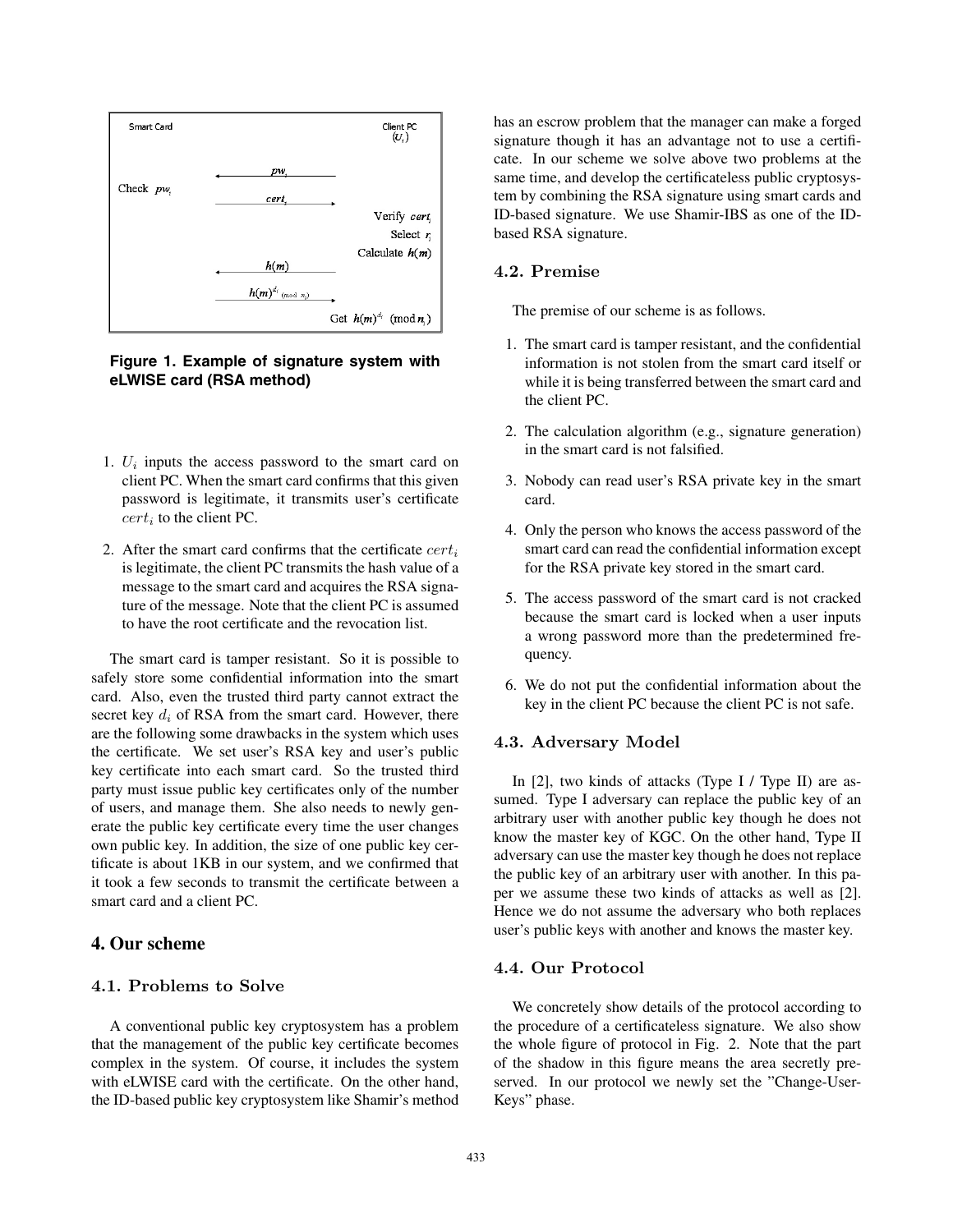



**[Setup]** KGC selects large primes p and q, computes  $n =$ pq and computes  $(e, d)$  which satisfies  $ed = 1 \pmod{\phi(n)}$ . Then KGC publishes **params**  $= (e, n)$  as the public parameter and keeps master key **masterkey** =  $(d, p, q, \phi(n))$ secretly. He also publishes all users' ID and hash functions. **[Partial-Secret-Key-Extract]** KGC calculates  $psk_i$  =  $h(ID_i)^d$  (mod n) by using her own parameters  $(d, n)$ , and then  $U_i$  stores  $psk_i$  in his smart card by a safe means.

**[Set-Secret-Value]**  $U_i$  generates RSA keys  $(e_i, d_i, n_i)$  using his smart card and preserves these keys in his smart card, sets both  $ID_i$  and  $pw_i$ , and then copies his public keys  $(e_i, n_i)$  to the client PC.

**[Set-Secret-Key]**  $U_i$  sets  $sk_i = (psk_i, d_i)$  as secret keys. **[Set-Public-Key]**  $U_i$  sets  $pk_i = (ID_i, e_i, n_i)$  as public keys.

**[Sign]** At first,  $U_i$  gets  $psk_i$  from his smart card under the following procedure.  $U_i$  inputs both  $ID_i$  and  $pw_i$  on user's client PC. After confirming that  $ID_i$  and  $pw_i$  are legitimate in his smart card,  $psk_i$  is transferred from his smart card to the client PC. Then  $U_i$  verifies  $psk_i$  by using **params** and the hash function on the client PC as follows.

$$
psk_i^e \stackrel{?}{=} h(ID_i) \pmod{n}
$$

Secondly,  $U_i$  generates the signature using his smart card under the following procedure.  $U_i$  generates a ticket  $t_i$ . The ticket is similar to information described in the public key certificate (e.g. the signature issuer and the date of issue).  $U_i$  calculates  $(Y_i, Z_i)$  as Shamir-IBS on the client PC. It is a signature to the value which joins  $(e_i, n_i)$  with  $t_i$ . Furthermore,  $U_i$  generates the RSA signature  $S_i$  to the hash value which joins  $m$  and  $t_i$  by using his smart card. Hence the signature of  $U_i$  is as follows.

$$
Sig_i(m) = (Y_i, Z_i, S_i, ID_i, e_i, n_i, t_i, m)
$$
  
\n
$$
Y_i = r_i^e \pmod{n}
$$
  
\n
$$
Z_i = p s k_i \cdot r_i^{h(Y_i||e_i||n_i||t_i)} \pmod{n}
$$
  
\n
$$
S_i = h(m||t_i)^{d_i} \pmod{n_i}
$$

**[Verify]** The verifier can verify  $Sig_i(m)$  using **params** and hash function as follows.

$$
Z_i^e \stackrel{?}{=} h(ID_i) \cdot Y^{h(Y_i||e_i||n_i||t_i)} \pmod{n}
$$
  

$$
S_i^{e_i} \stackrel{?}{=} h(m||t_i) \pmod{n_i}
$$

**[Change-User-Keys]** When  $U_i$  wants to change his own public key, he generates new RSA keys  $(e'_i, d'_i, n'_i)$  in his smart card and overwrites the old RSA keys.

#### **5. Experiment**

#### **5.1. Purpose**

Our scheme uses a smart card with a low processing ability. So the processing time that the smart card executes might become large. Especially, we worry about the influence on both data transfer time from smart card to the client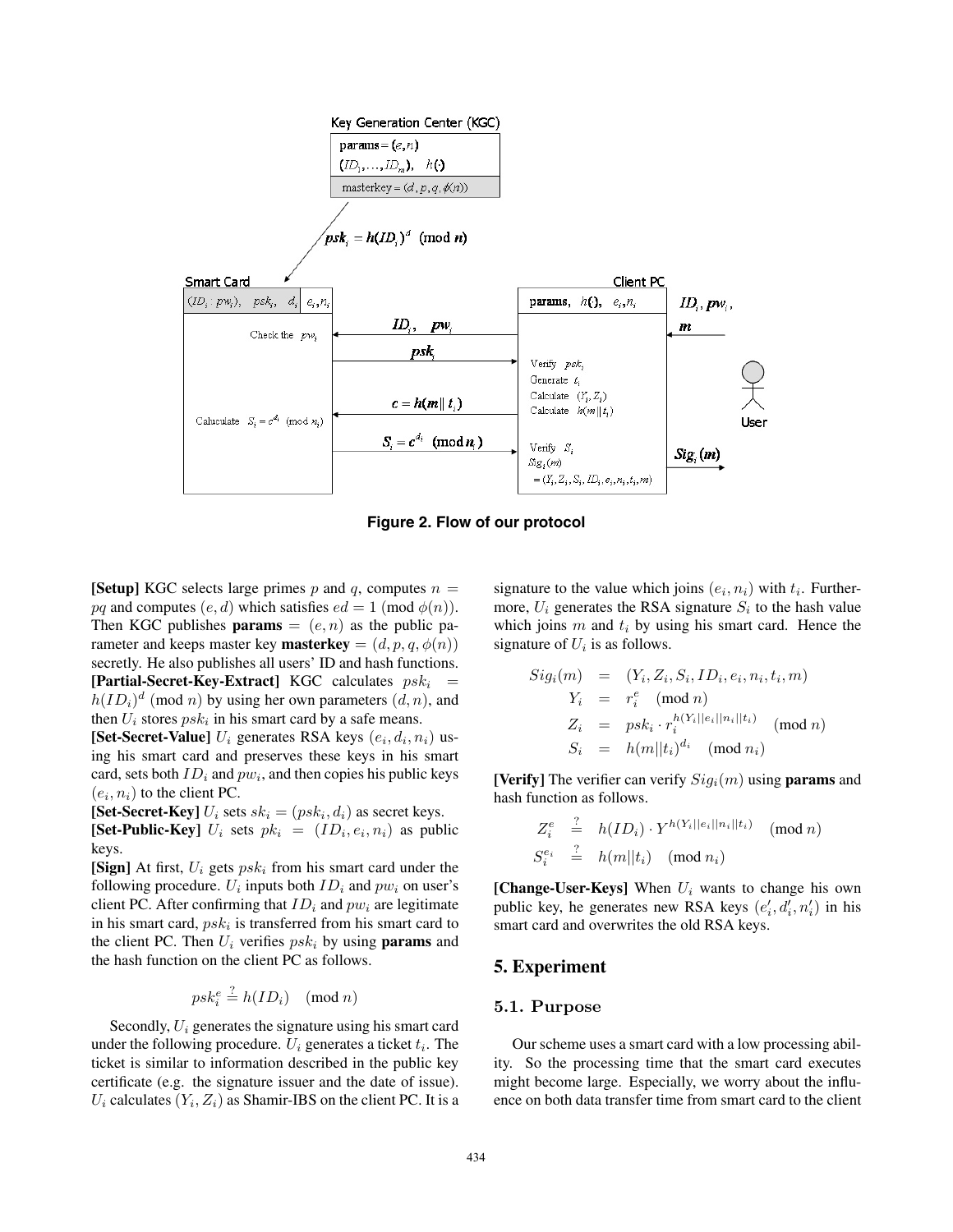PC and the processing time of the RSA signature. We therefore implemented our scheme and measured both the transfer time and the processing time in order to confirm that the smart card can complete the processing within a reasonable time.

## **5.2. Circumstances**

We used as the client PC a ThinkPad X60 (CPU: Core 2 Duo 2GHz, Memory: 1GB), used as the smart card an eL-WISE (NTT Communications), and used as the smart card reader an AES drive IIIE (Athena Smartcard Solutions). This smart card is equipped with a CPU, RAM and ROM and corresponds to PKCS#11. The software we used was the OS Linux Fedora Core 6, a smart card library group, the encryption library OpenSSL 0.9.8b, the multiple-precision arithmetic library GMP 4.1.4-9.

#### **5.3. Measurement Items**

In the generation of the signature using the smart card, we measured the transfer time and the processing time for the six items in Table 1. Note that we measured items 1 and 2 by using the scheme with a certificate in order to compare with our scheme. Items 1, 3 and 6 were executed in the smart card, and the others were executed in the client PC.

## **5.4. Results**

Each of the times for the items listed in Table 1 is the average of five measurements. The measurement was conducted by inserting the gettimeofday function in the source code. Especially large values of the measurement results were items 1, 3 and 6 as we expected, and all these items were processed in the smart card. The measurement time of  $cert_i$  transfer was longest among them. Note that we adopted a mail address as user's ID and used information about the signature issuer, affiliation, signature date and usage as a ticket. The results of the measurement items 1 and 3 were the transfer time from the smart card to the client PC. On the other hand, the result of measurement item 6 contains not only time of the generation of RSA signature but also the processing transfer time of the signature data. We can guess that the calculation processing time of the RSA signature with the smart card would become approximately 100ms because the size of RSA signature is the same as the size of  $psk_i$  (i.e.  $420 - 321 \simeq 100$ ). Therefore, we understood that the data transfer between smart card and the client PC made more significant impact on the time of entire processing than the signature calculation in this smart card.

Also, we confirmed that the entire processing time was able to be shortened by not using  $cert_i$  because the transfer time of  $cert_i$  is larger than  $psk_i$ . Hence we were able to

**Table 1. Experimental Results**

| Measurement times              | Time             |
|--------------------------------|------------------|
| 1. Transfer of $cert_i$        | 2140 ms          |
| 2. Verification of $cert_i$    | 19.4 ms          |
| 3. Transfer of $psk_i$         | 321 ms           |
| 4. Verification of $psk_i$     | $0.222$ ms       |
| 5. Calculation of $(Y_i, Z_i)$ | $2.20$ ms        |
| 6. Generation of RSA Signature | $420 \text{ ms}$ |

show the effectiveness of our scheme that does not use  $cert_i$ 

#### **6. Discussion**

.

#### **6.1. Certificateless**

The certificateless in CL-PKC stands for an implicit public key certificate. Of course, it is not defined as an explicit public key certificate in the system. The public key certificate is a signature to the predefined format data such as ID, the public key and the expiration date. It is generated by the trusted third party. We can regard  $psk_i$  as an implicit public key certificate in our scheme because  $psk_i$  is the signature which is generated by the trusted third party. Also, we can regard  $(Y_i, Z_i)$  as a self-generated public key certificate because  $(Y_i, Z_i)$  is the signature to his public key by  $U_i$ .

#### **6.2. Escrow Problems**

The escrow problem is the problem that the trusted third party can personate all users since she knows all users' secret keys. As for secret key  $sk_i = (psk_i, d_i)$  in our scheme, the trusted third party and  $U_i$  generates  $psk_i$  and  $d_i$ , respectively. As a result, our scheme can solve the escrow problem because the trusted third party does not know one of  $sk_i$ , that is,  $d_i$ .

#### **6.3. Attacks**

Two kinds of attacks (Type I / Type II) are assumed in this paper as described in section 4.3. First of all, Type I attack is discussed. This attack is also introduced as a key replacement attack in [11]. Type I adversary attempts to generate a forged signature by replacing user's public key to the advantageous value without knowing user's partial secret key. When the adversary replaces  $U_i$ 's public key  $n_i$  in our scheme, it is necessary to calculate new  $(Y_i, Z_i)$ to  $n_i$ . To compute new  $(Y_i, Z_i)$  the adversary has to use  $psk_i$ . However, Type I adversary does not know user's  $psk_i$ .